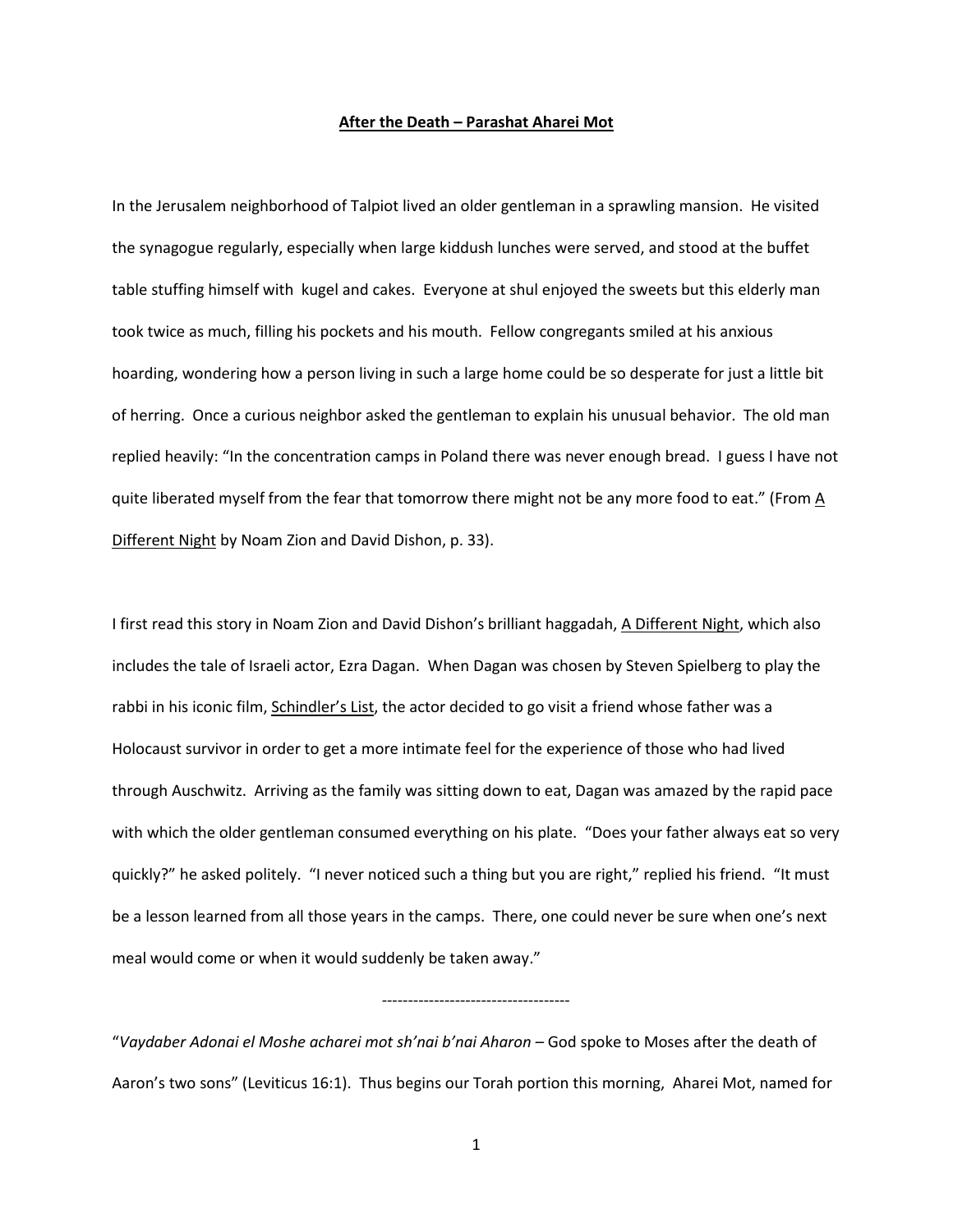the first two significant words in the parasha's opening line. Aharei Mot literally means "after the death," and refers to the passing of Nadav and Abihu, the priestly boys who perished while drawing too close before God. Yet, the phrase seems particularly apt this morning as we celebrate the first Shabbat after Yom HaShoah (Holocaust Remembrance Day) which we commemorated this past Wednesday night and Thursday, standing in solidarity and sorrow with Jews throughout the world. This is the first Shabbat *after the death* of the six million Jews who were murdered in Nazi Europe, entire families and communities wiped out and our most vibrant centers of Jewish learning and culture destroyed. Just as our ancestor Aaron's grief knew no bounds when his precious children were taken from him without warning, so too do our hearts still ache all these many decades after the end of World War II.

Passover and Yom HaShoah have always been closely connected, not only because Holocaust images of deprivation and tyranny such as those captured by Zion and Dishon are perhaps the closest thing to slavery that most of us have ever experienced, but also because of a poignant synchronicity of the Jewish calendar. While Yom HaShoah could have been marked at any time of the year, the rabbis initially chose the date of the Warsaw Ghetto Uprising for its observance in order to convey the message that memory of the Holocaust should include not only stories of victimization but also tales of courage and resistance. The Warsaw Ghetto Uprising actually occurred on the holiday of Pesach itself but a series of negotiations worked to move Yom HaShoah late enough in the month that there was time to give both the Exodus and the Holocaust their due, yet not so late in the month that the date's symbolism should be lost entirely. As a result, we move from the sweet, freedom-infused taste of fresh hametz on our tongues right back into the bitter waters of history's darkest hour just a few days later.

The Warsaw Ghetto Uprising occurred on Erev Pesach 1943, and just over 76 years later, on the last day of Pesach 2019 a gunman entered a Chabad in Poway, California killing a 60-year-old woman and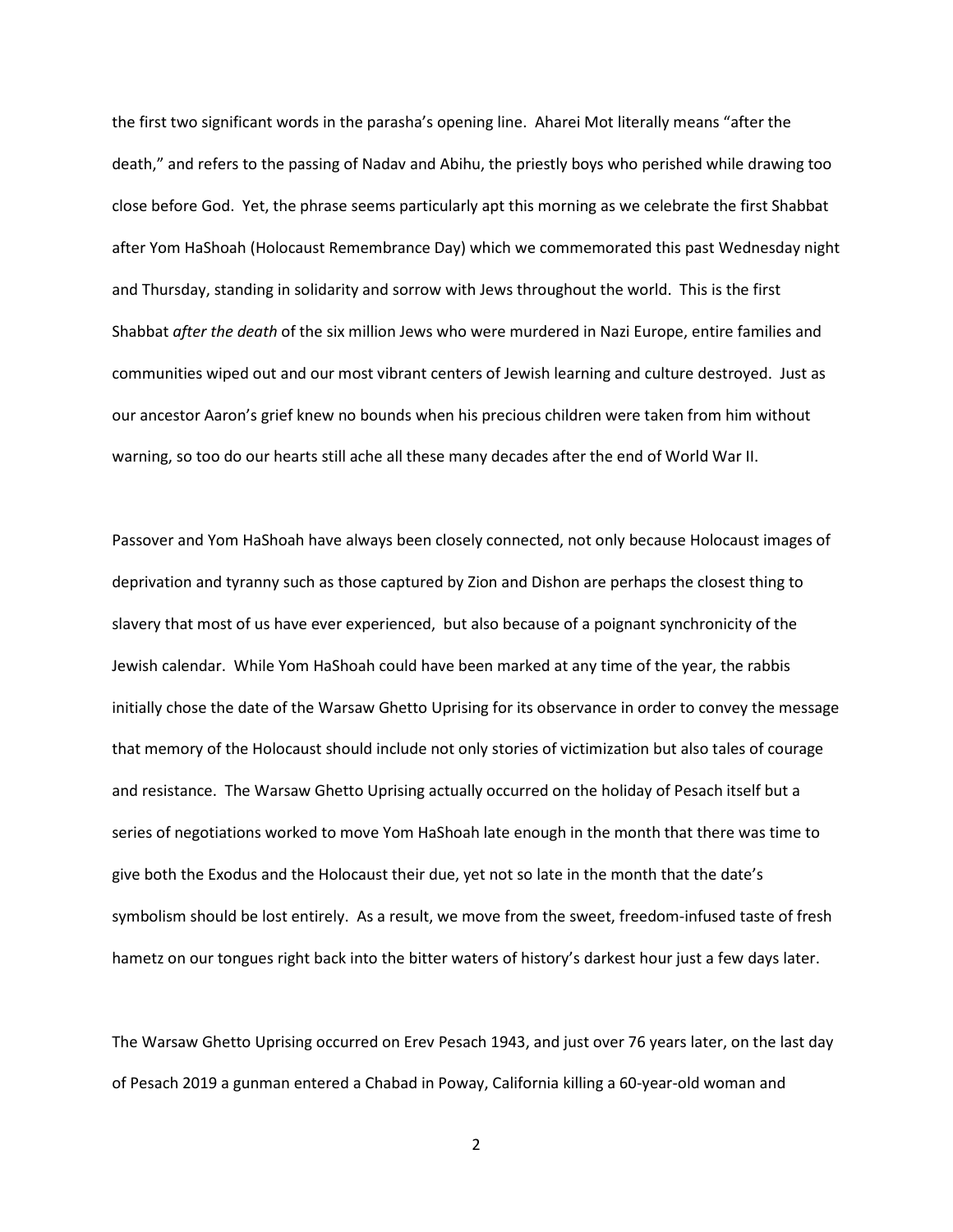injuring three other individuals including an 8-year old girl. This terrible event occurred six months to the day after the horrific massacre at Tree of Life congregation in Pittsburgh, it occurred just a few years before we would witness a rabbi and his congregants being held hostage in Colleyville, Texas, it came to be but one of a number of different of chilling events that remind us that the idea of individuals targeted for violence simply because they are Jews is, unfortunately, not something that disappeared with the fall of the Nazi party. "V'hi she'amda," we say on Passover night, "For not just one enemy has stood against us to wipe us out. But in every generation there have been those who stood against us to wipe us out." Aharei Mot – after the death – no longer refers to ancient history. Tragically, it speaks all too well to events in our own day too.

Interestingly enough, Parashat Aharei Mot begins with the death of Aaron's two sons but then moves into a reading we now associate with Yom Kippur, the ritual of the two he-goats. In order to cleanse the people of their sins and to purge the Tabernacle of impurity, the High Priest would designate two goats by lot – one marked for God and offered up as a sacrifice and the other marked for Azazel and sent into the wilderness. This chapter, Leviticus 16, is actually the origin of the common term "scapegoat" as the priest symbolically laid the sins of all the people upon the animal's head; the goat bore the burden of the community's misbehavior through no fault of his own. The rabbis of the Talmud take pains to describe that the two creatures who are chosen in this ritual should be as nearly identical to one another as possible in appearance, height, and value in order to emphasize the fact that there is a certain randomness to life – some of us end up on the path of blessing while others stumble around alone in the wilderness not necessarily because of anything we have or haven't done but because of the vagaries of fate. Indeed, this is also true when it comes to being victims of blame and prejudice. Certain people are randomly designated for hatred and blame though they have done nothing to deserve the malice and prejudice foisted upon them.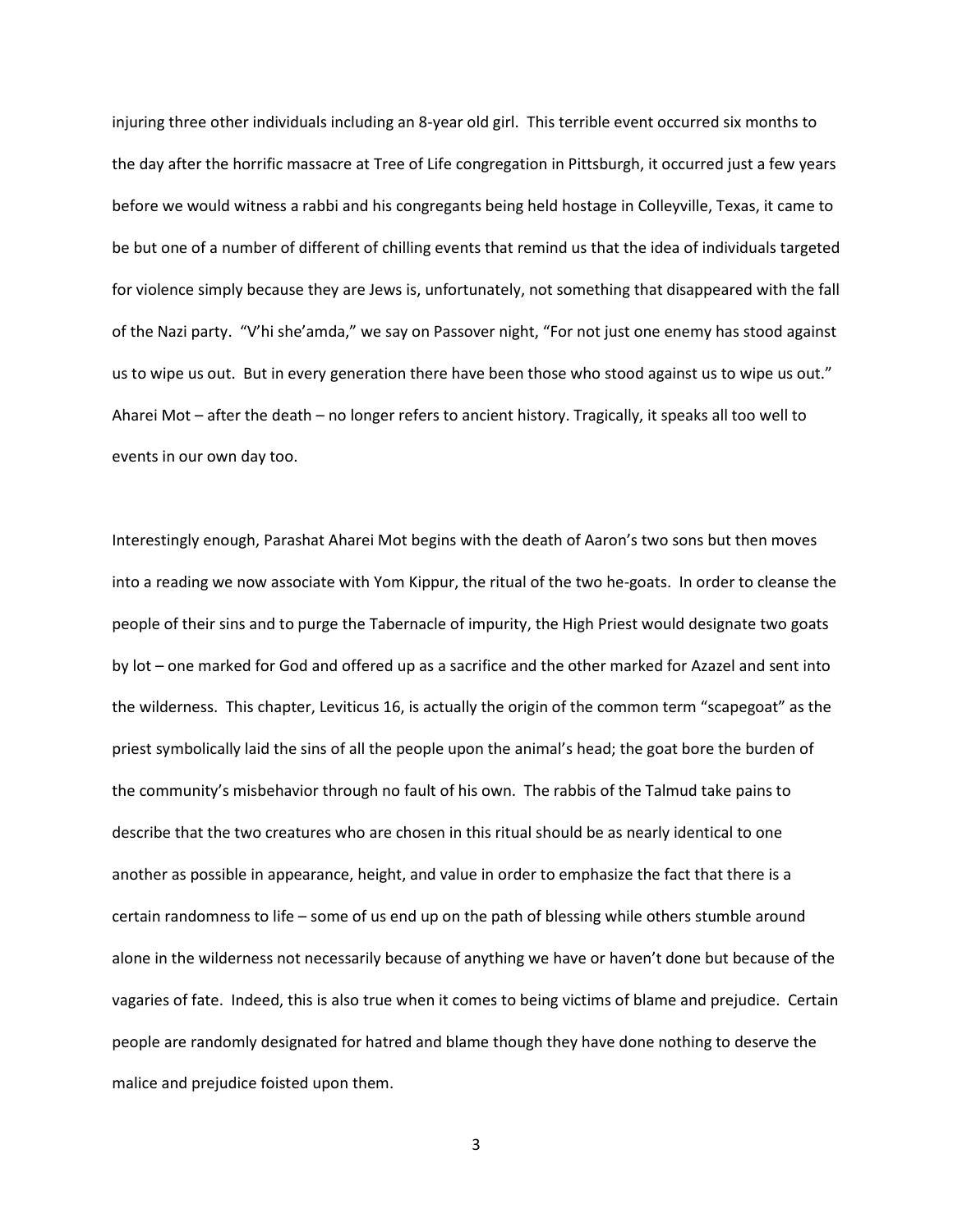A former congregant of mine in Princeton once suggested that the two goats of Aharei Mot reminded her of Isaac and Ishmael, Isaac nearly slaughtered on the altar as a sacrifice and Ishmael sent into the wilderness to starve. And I wonder if the two goats aren't also somehow symbolic of Aaron's four sons – Eleazar and Ithamar marked "for God" and meriting to preside over the sacrificial rite while Nadav and Abihu, for reasons that are not entirely clear, are marked for "the Devil" (as Azazel is sometimes thought to be) and sent to an untimely death. Or perhaps it is exactly the opposite with Nadav and Abihu becoming the very sacrifice that they were supposed to offer while their brothers are launched into the wilderness of grief, shouldering the sins of the community through their role as priests. Either way, the lesson seems to again reinforce the teaching of the rabbis – privilege, status, whether one is seen as superior or inferior – these distinctions are largely controlled by luck or chance rather than by inherent characteristics. It is so easy to blame others– to see Jews, or Muslims, or immigrants, or Blacks as responsible for the ills of society. To designate a scapegoat may be wildly unfair but it can also be psychologically satisfying.

It is not necessarily comforting to me to see those murdered in the Shoah, or the members of Tree of Life Synagogue, or other victims of violence and hatred as the *seir l'Adonai* – the goat marked for "the Lord" in our *parasha* which is ultimately consumed as a sacrifice. While these individuals may indeed by martyrs in the sense that they were ultimately killed simply because they were Jews, I can't believe that God could possibly want for it to be this way – that God somehow wished for these very lives as an offering of any sort. Yet the randomness of the he-goat ritual somehow resonates for me this morning as I think about Poway and Pittsburgh and the Holocaust – how a friend of mine's father, a regular shulgoer at Tree of Life, just happened to stay home that morning with his sick wife and was thus blessedly spared from the massacre, how someone else arrived on the scene at exactly the wrong time and lost her life. How a concentration camp prisoner was clandestinely pulled from the line during selection by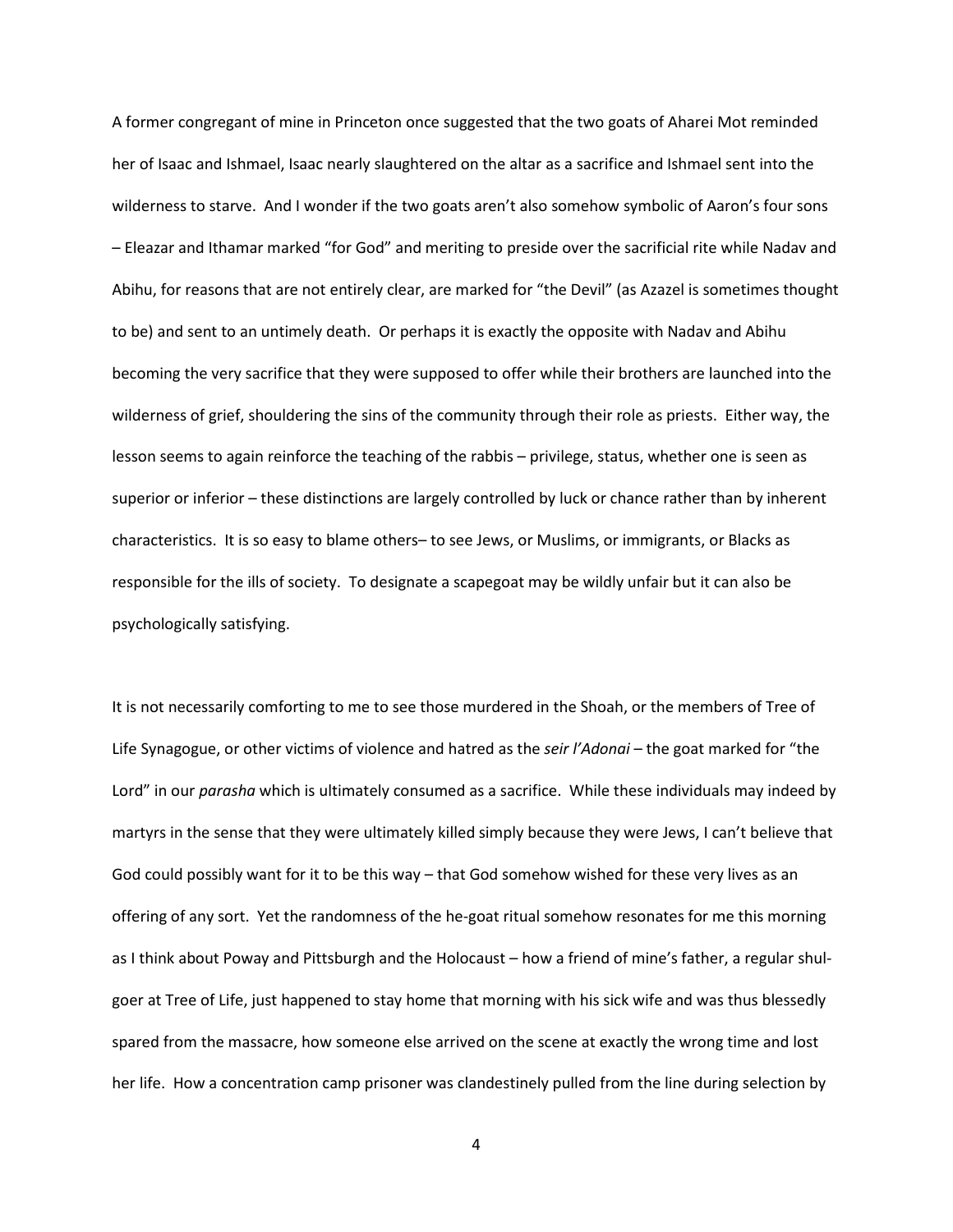the strong hand of a well-placed friend, while his brother inadvertently looked the wrong way at a vicious guard and was sent to his death. Colleyville could just as easily have been White Plains, could just as easily have been any Jewish community, which is one of the many things that makes it so scary. So much of life depends on pure luck and chance.

In a recent article, Arnie Eisner, former Chancellor of the Jewish Theological Seminary, wrote about the question *"Ma Nishtana*?" that we ask each seder night, observing that recent years truly do seem different because of the rise in anti-Semitism that has shaken us to our very core. And indeed this day, this year, feel not quite the same post-Pittsburgh and post-Poway and post-Colleyville which makes this Yom HaShoah feel a bit different as well. It is not even these terrible assaults, horrific as they are, that strike fear deepest in my heart for they are the acts of singular individuals, deeply disturbed and not necessarily representative of society at large. But when we see anti-Semitism growing on both the far right and the far left, when we see our college campuses become bastions of anti-Israel sentiment and champions for BDS, when we watch our neighbors in Ukraine be terrorized by the capricious whims of an evil despot, we can see the shadow of Nazi Germany's past and how an entire nation or even a whole world can slowly, insidiously, start moving towards violence and bigotry. Aharei Mot – on this Shabbat after so very many senseless deaths, we must commit ourselves anew to stemming this terrible tide. We must learn from the lessons of the past and remember how quickly and perniciously hatred can grow.

Aharei Mot – After all of these deaths may we finally learn to send prejudice into the wilderness where it belongs so that we, and all people, can truly be "for God" - dedicated to values of unity, tolerance, and peace.